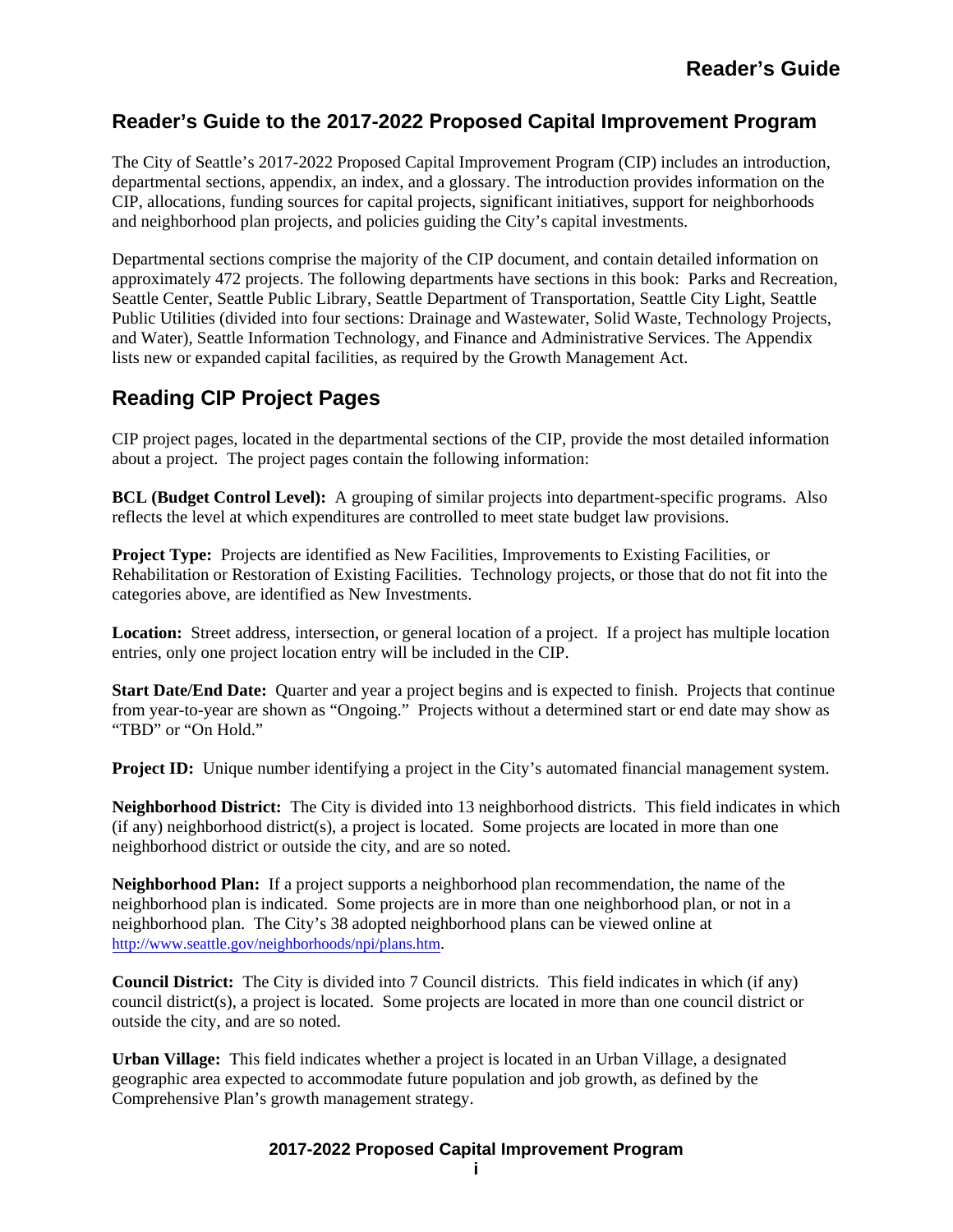**Project Description:** Information about the purpose, scope, and history of the project.

**Revenue Sources:** Revenues are all sources of money supporting a particular project such as grants, private donations, Councilmanic debt, Real Estate Excise Taxes, etc. The Revenue Source Table lists the project's revenue sources, life-to-date (LTD) expenditures through 2015; the 2016 revised budget (including 2016 Adopted Budget, carry-forward balances, abandonments, and supplemental appropriations); proposed 2016 appropriations; and estimated appropriation requests for 2018-2022. "TBD" indicates that revenue sources are to be determined.

**Fund Appropriations/Allocations:** This table lists the appropriating funds, which are those funds through which the department has legal appropriation authority, and dollar information by year. Note that this level of detail on the project pages is for information only. The City appropriates funds at the Budget Control Level.

**O&M Costs (Savings):** Estimate of significant increases or decreases in operations and maintenance costs as a result of a capital project. "N/C" denotes that operations and maintenance costs are not calculated.

**Spending Plan:** This field is shown when spending differs from appropriation or allocation for a given year. This is displayed for a limited number of projects in this document.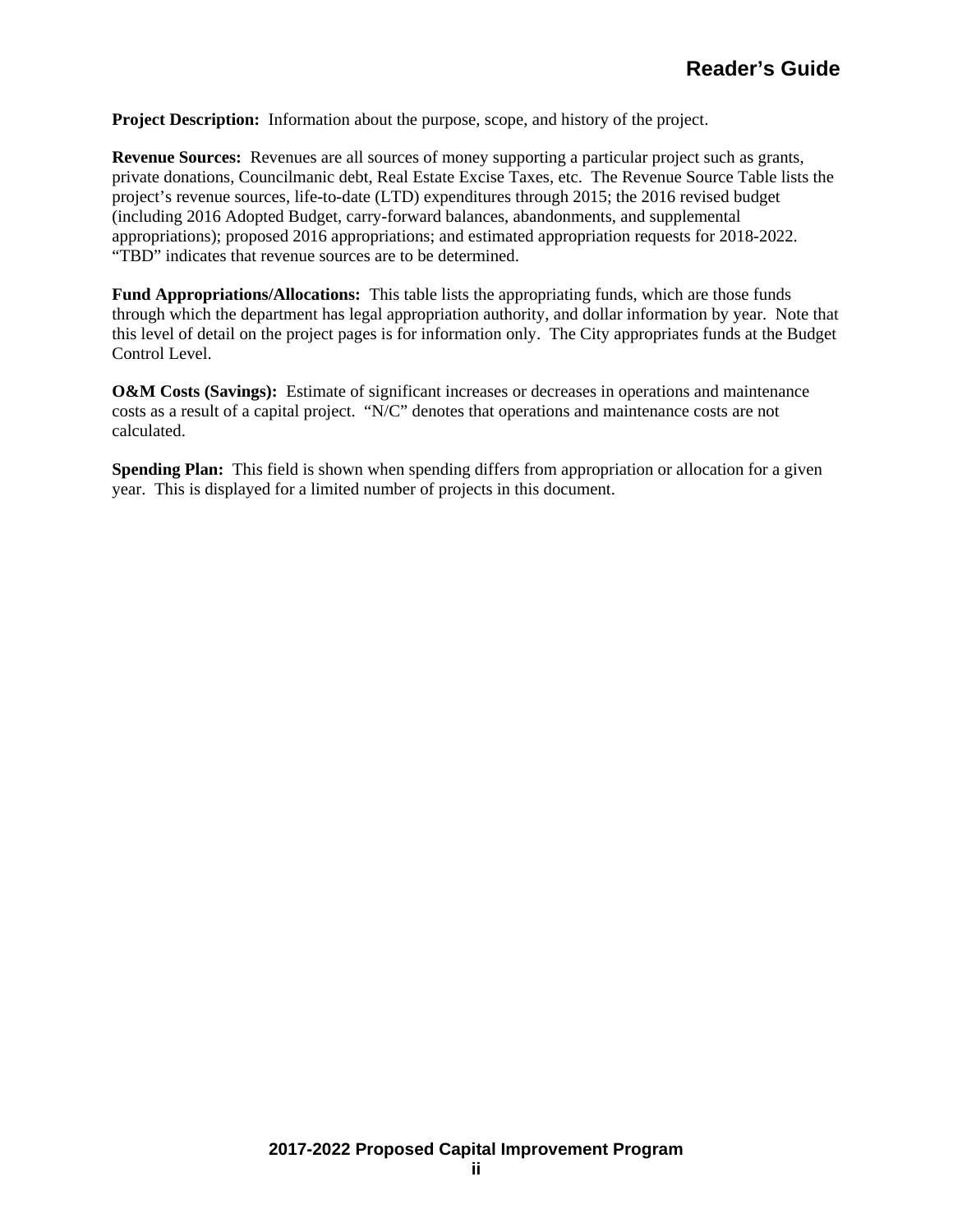# **Capital Improvement Program Purpose**

The Capital Improvement Program (CIP) is a six-year financial planning tool with the intent to identify future capital investments and potential strategies for funding those investments. The CIP also satisfies the requirements of cities planning under the Growth Management Act.

# **Background**

The City of Seattle owns and operates a variety of physical assets, ranging from community parks, roadways, bridges, office buildings, libraries, open space, fire stations, maintenance yards, facilities at Seattle Center, and more. The City must properly maintain these assets in order to ensure they are safe, lasting, and provide a welcoming and usable space to serve their intended purposes. The City's utility infrastructure is also included in the CIP, including electric, solid waste, water and wastewater utility assets. The City's capital infrastructure supports City operations, direct public services and programs, and in some cases, provides direct public benefits themselves.

Every year during the annual budget process, the City adopts a six-year CIP, which outlines anticipated investments over that timeframe. The 2017-2022 Proposed CIP totals \$6.6 billion over six years, with approximately \$1.1 billion of that amount designated for the 2017 budget year.

# **Capital Planning Policies**

The City has historically based capital planning efforts on a set of criteria that help set priorities among potential capital programs. [Resolution 31203,](http://clerk.ci.seattle.wa.us/%7Escripts/nph-brs.exe?s1=&s3=31203&s2=&s4=&Sect4=AND&l=200&Sect2=THESON&Sect3=PLURON&Sect5=RESNY&Sect6=HITOFF&d=RESF&p=1&u=%2F%7Epublic%2Fresny.htm&r=1&f=G) adopted in June 2010, set out the following policies to guide the City's capital spending:

- Preserve and maintain existing capital assets
- Support the goals of the City's plans
- Support economic development
- Consider external funding possibilities
- Consider revenue-generating possibilities
- Seek regional funding for regional projects
- Pursue cost-saving commitments
- Pursue conservation and sustainability investments

Additional specific considerations include:

- Compliance with regulatory requirements
- Coordination between departments and with other jurisdictions
- Public safety and health

In 2016, the Mayor formed a Capital Cabinet with the goal of improving coordination of capital projects and using data to target infrastructure investments that support growth and adapt to its impacts. The Office of Planning and Community Development and the City Budget Office co-lead the Capital Cabinet. The cabinet members include directors from key capital departments (SDOT, Utilities, Parks, FAS) and also involves participation from Department of Neighborhoods, the Office of Economic Development, the Office for Civil Rights and others to address outreach, environmental, and race and social justice issues.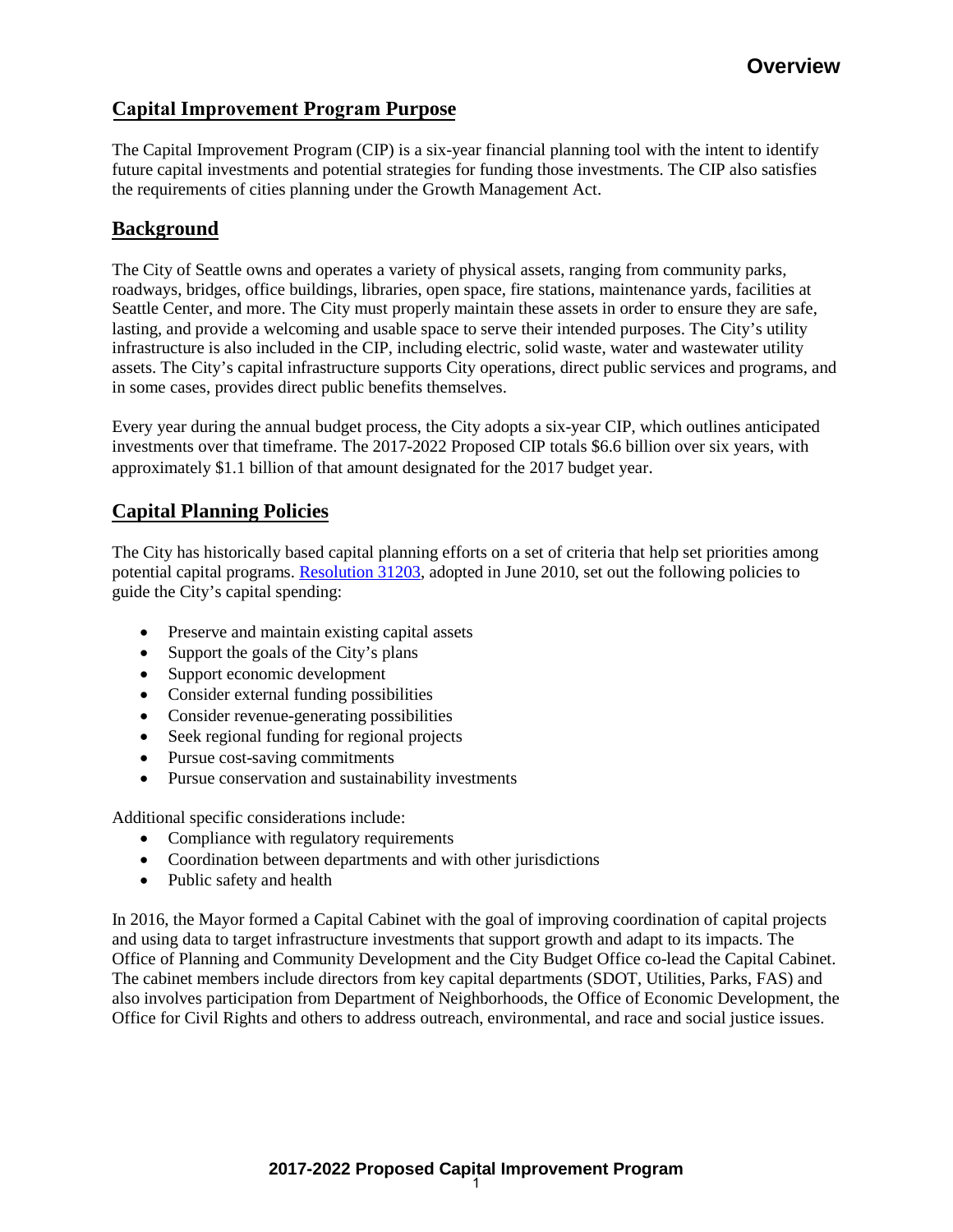# **Capital Program Funding**

Like all large municipalities, Seattle relies on a variety of sources to pay for capital projects. These include locally generated revenues (taxes, fees, voter-approved levies, and user charges), intergovernmental revenues (including state and federal grants), private funding (franchise utilities, philanthropy) and debt issuance. These traditional sources continue to provide the majority of funds for capital facility investments. The City's level of capital investment is based on the mix and extent of financial resources available to the City.

# **Debt Financing**

The City uses multiple forms of debt to finance large capital projects such as Limited Tax General Obligation Bonds (LTGO) also known as councilmanic bonds, Unlimited Tax General Obligation Bonds (UTGO) or voter-approved bonds, and revenue bonds. Unlike pay-as-you-go sources of funding, the issuance of debt requires revenues in future years to repay the principal and interest expenses. Councilmanic debt is a common financing tool used by the City, but those obligations must be repaid from the same set of limited resources including REET and General Fund revenues. See the Debt Service section of the 2017-2018 Proposed Budget for more information on debt financing.

# **Public Utility Funding**

Both Seattle City Light and Seattle Public Utilities fund utility projects with revenues from utility rates. Each utility's adopted financial policies determine what share of their capital investments are funded through cash, and what share from debt. These policies are designed to balance the portion of current investments that are paid by today's ratepayers, versus future ratepayers who will also benefit from longterm capital investments.

# **Real Estate Excise Tax (REET)**

Funding of the City's general government capital program is highly dependent on revenue from REET. REET is a volatile revenue source that tracks closely to local economic activity. As shown in the graph below, REET revenues rose sharply in 2004-2007 during the economic expansion, but fell sharply in 2008-2011 as real estate activity fell off. REET revenues rebounded significantly in 2012 due to robust commercial activity. An improving residential market combined with continued strength in commercial activity has led to robust REET revenues over the past few years. The current REET forecast for 2017 and 2018 shows sustainable growth into the near future. The continued growth provides the opportunity to target investments such as asset preservation and other REET eligible projects.

Although REET revenues in recent years have been relatively stable, large and sudden fluctuations in this revenue source make it difficult to depend upon for ongoing capital needs. For this reason, the City maintains a reserve of REET funds to help offset fluctuations in revenue. The City dipped into this reserve in 2010, but through careful management of capital spending over the last several years, the City was able to replenish the \$10 million target reserve level by the end of 2014. Maintaining this reserve is critical to ensure the City has sufficient funding to support core asset preservation work in the event of a future economic downturn.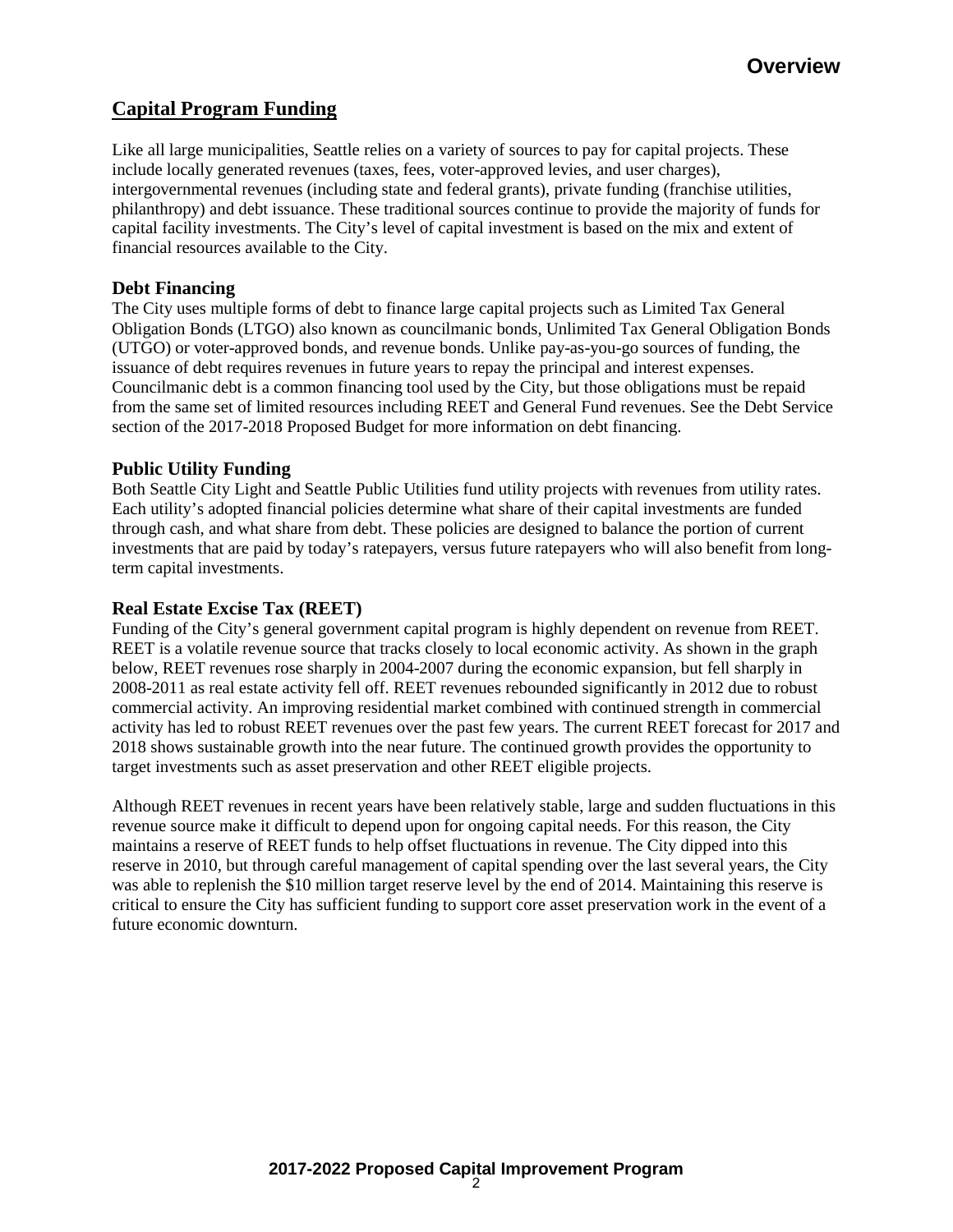

## **Seattle's Recent History – Major Voter-Approved Capital Projects**

In addition to reliance upon general tax sources, Seattle undertook a number of major capital projects during the last two decades using voter-approved funds and councilmanic (non-voted) debt. Voterapproved capital projects include improvements to Seattle Center and construction of new or expanded community centers and parks, new or remodeled downtown and branch libraries, new or remodeled fire facilities, parks improvements, and replacement of the Elliott Bay Seawall. The following is a list recent levies:

- *The 2015 Move Seattle Transportation Levy:* The Move Seattle levy will generate \$95 million in 2016, increasing every year until it reaches \$112 million in 2024. The levy proceeds will be used to support safe routes, congestion relief, and maintenance and repairs of our city's bridges and arterial roadways. A major financing strategy in the Move Seattle levy is the dependence on partnerships—leveraging external resources such as state and federal grants to accomplish transportation projects such as the S. Lander Street Grade Separation project.
- *Creation of Seattle Parks District in 2014.* The passage of the Park District is the culmination of the Parks Legacy Plan project, led by the Parks Legacy Plan Citizens' Advisory Committee. The goal of the Park District is to provide long term, stable funding to support recreation programing, parks projects and the critical needs for investment in major and ongoing maintenance. In 2016, the Parks District began collecting property tax revenue, accumulating the first year of full funding for Park District projects. The Park District will provide over \$35 million annually for major maintenance and capital projects.
- *The 2012 Central Seawall Excess Levy:* A 30-year, \$290 million bond levy provided a portion of the funding needed to construct Phase 1 the Elliott Bay Seawall Project (from Washington Street to Virginia Street) and funds reconstruction of one of the public piers (Pier 62/63 and Waterfront Park).

## **2017-2022 Proposed Capital Improvement Program**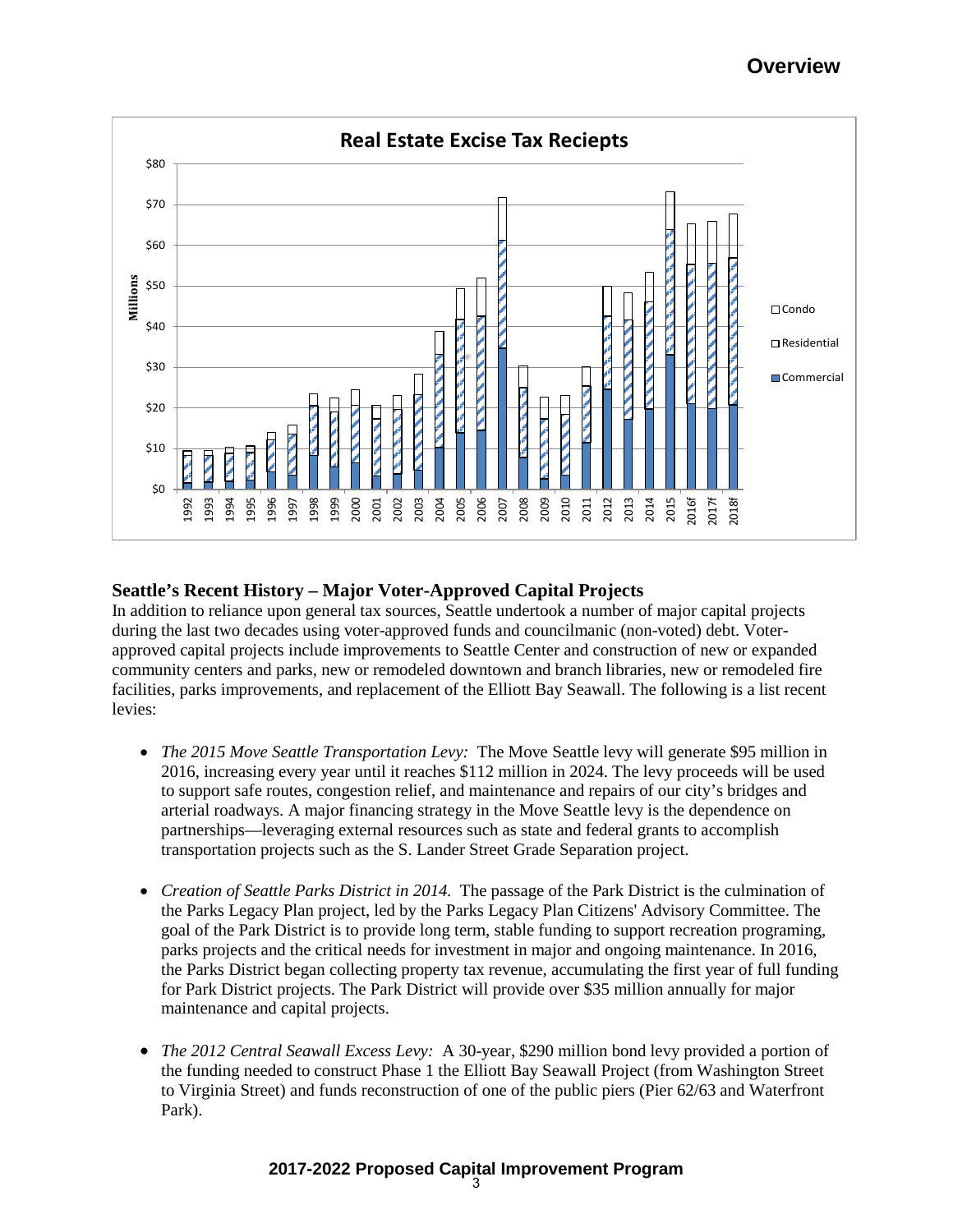- *The 2012 Library Levy:* A seven year, \$123 million levy to support, maintain and improve core Library services. Included as part of the levy were resources for the preservation and maintenance of library facilities. The City Librarian and the Library Board of Trustees prepare annual progress reports that show how levy proceeds have been used each year. The levy provides an average of \$3.1 million annually for major maintenance and asset preservation projects; including maintenance necessary for building components such as roofs, floors, finishes, HVAC and mechanical systems.
- *The 2008 Parks and Green Spaces Levy:* A six-year, \$146 million levy to acquire, develop, or restore, existing or new, parks, recreation facilities, cultural facilities, green spaces, playfields, trails, community gardens, and shoreline areas. This levy expired at the end of 2014, but a new source of voter-approved revenue—the Seattle Park District—is now providing on-going funding to help address major maintenance needs, as well as park development, at the Seattle Department of Parks and Recreation.
- *The 2006 Bridging the Gap Levy:* A nine-year, \$365 million levy for transportation maintenance and improvements. In 2015, the Bridging the Gap levy was replaced by the Move Seattle levy.
- *The 2003 Fire Facilities and Emergency Response Levy:* A nine-year, \$167 million levy which supported upgrades or replacement of the City's 33 fire stations and renovated the Chief Seattle fireboat, and built a new Emergency Operations Center and a new Joint Training Facility.

# **Funding Dynamics for Significant Future Capital Projects**

Given general resource funding challenges, the City will continue to rely on mix of general government resources and voter-approved funding packages to complete major capital projects and to secure needed funding for basic asset preservation. The City has identified several major priority areas for which significant capital investments will be needed. The following sections describe these priority areas at a high level.

## **Public Safety Facilities**

A number of the City's public safety facilities are in need of upgrade or replacement. For example, Fire Station 5 on Alaskan Way, Fire Station 22 on East Roanoke Street, the Police Harbor Patrol facility on Lake Union, and the Police North Precinct on College Way North all need to be remodeled or replaced. In addition, The Fire Department Headquarters is currently located in a seismically unsound building and the Department's fresh water boat facilities is in need of a major upgrade. Given the costs of these investments, there is a potential that the City will return to voters to request the funding required to address these projects in the future.

#### **Transportation**

The City's existing transportation network faces an extensive backlog of major maintenance. Current funding is not sufficient to maintain the City's road, bridges, signs, etc. In addition, through a series of long-term planning efforts the City has completed "Master Plans" that identify large potential investments in a transit network, bicycle facilities, freight projects and pedestrian-oriented infrastructure. In recent years, the Bridging the Gap transportation levy, which expired in 2015, provided a significant amount of funding to help address all these needs. In November of 2015, voters approved a new nine year \$930 million dollar levy that will address critical transportation programs such as safe routes, relief of congested roadways and maintenance and repair programs.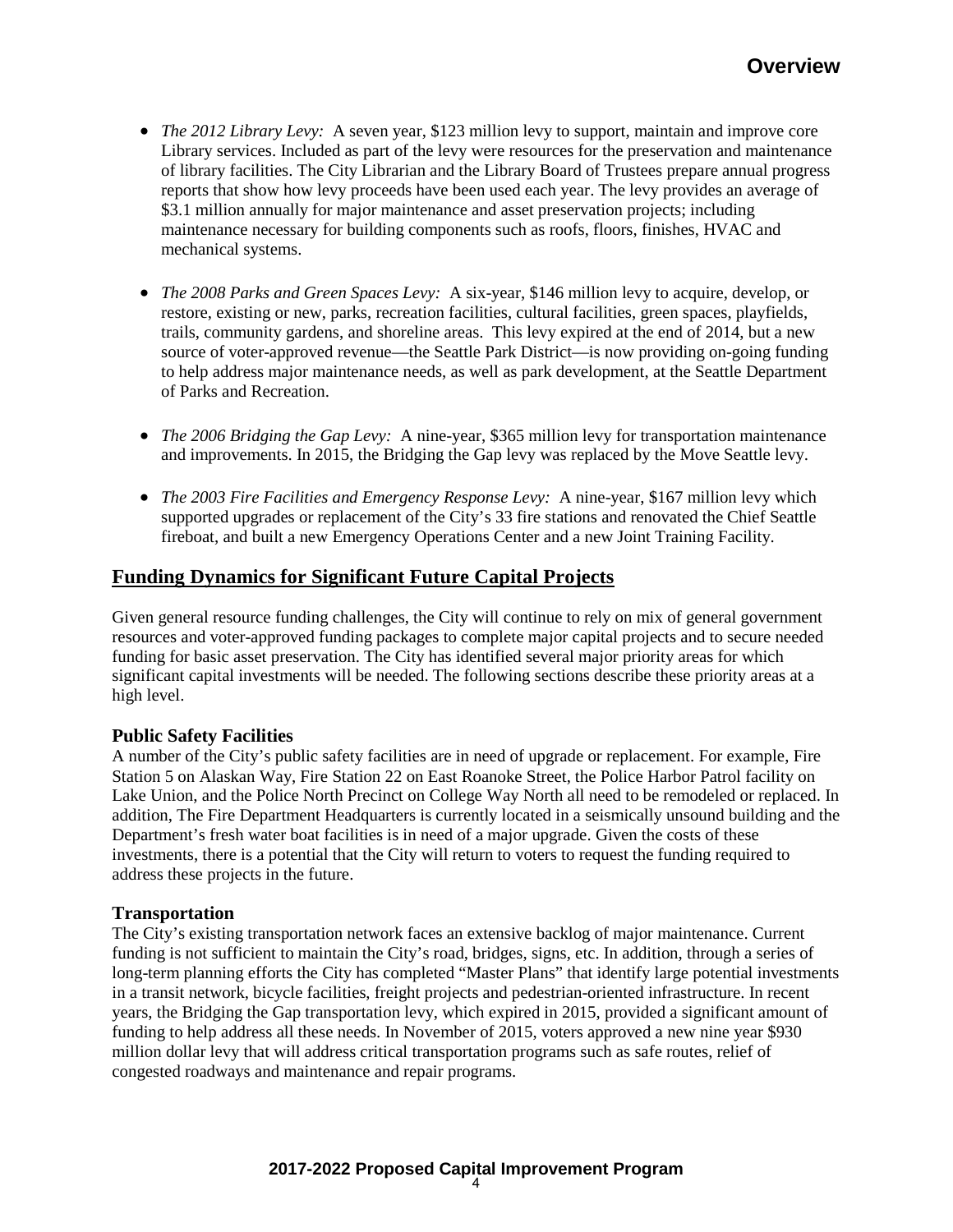# **Waterfront**

The City has developed a comprehensive plan for the improvement of Seattle's Central waterfront. The removal of the Alaskan Way Viaduct will provide an opportunity to reconnect the City to the waterfront and develop new open space to support the growth and economic development of central Seattle. There are five main capital projects encompassed in the Waterfront program.

### *Projects*

The largest project—the Alaskan Way Main Corridor project—will construct a new surface street providing access to the waterfront from Pioneer Square to Belltown. The Overlook Walk and East-West Connections project constructs the Overlook Walk, a new accessible connection between the Pike Place Market and the waterfront, and improvements to east-west streets connecting the waterfront and the rest of downtown Seattle. The program also includes projects to reconstruct parks located on piers along the waterfront (Waterfront Park and Pier 62/63 Park), expand the Seattle Aquarium and to expand the Pike Place Market.

### *Progress Update*

Significant construction work on the waterfront projects relies on the removal of the Alaskan Way Viaduct, which cannot take place until WSDOT's completion of its tunnel-boring project and construction of the new tunnel, currently estimated for completion in 2019.

Design of the Main Corridor and Overlook Walk projects is well underway. In addition, construction of the Pike Place Market Front expansion is on track for completion in 2017. The Seattle Aquarium has also begun design for its expansion.

In 2016, Parks and the Office of the Waterfront were able to accelerate the project schedule for replacing Pier 62 on the waterfront. The Pier was closed for large public events after the 2001 Nisqually Earthquake. The Council approved a schedule and a funding plan for the Piers project that leverages both Seattle Park District funding and private fundraising from the Friends of the Waterfront group.

#### *Funding*

The 2017-2022 Proposed CIP identifies a mix of resources to fund these projects and the other elements of the overall Waterfront redevelopment. In addition to general government resources in the form of REET and General Fund-supported debt, the funding plan calls for significant contributions from a Local Improvement District (LID), philanthropy, and WSDOT. The LID provides that property owners who benefit from the project pay a share of its cost. LID formation is expected to occur in 2018, with LID revenues anticipated beginning in 2019. Negotiations with WSDOT on a final construction funding agreement are anticipated to be complete by the end of 2016.

# **Protecting and Creating Opportunities for Workers**

The City considers not only what capital projects to fund, but also how to deliver them and achieve broader goals for fairness, equity and opportunity in the community. The Department of Finance and Administrative Services (FAS) leads a number of policy initiatives to ensure social responsibility and equity in the spending of City capital dollars.

**Fair and equitable treatment of workers:** While FAS monitors and enforces fair and equitable treatment of workers in City construction contracts to protect workers, due to limited resources, it could only focus on a small number of projects. In 2013, FAS increased its monitoring and enforcement of wage and labor conditions on City-contracted construction projects, including Office of Housing-financed projects. The 2017 Proposed Budget provides funding to allow FAS to continue this program, including compliance monitoring for wage and labor violations for projects considered high-risk.

## **2017-2022 Proposed Capital Improvement Program**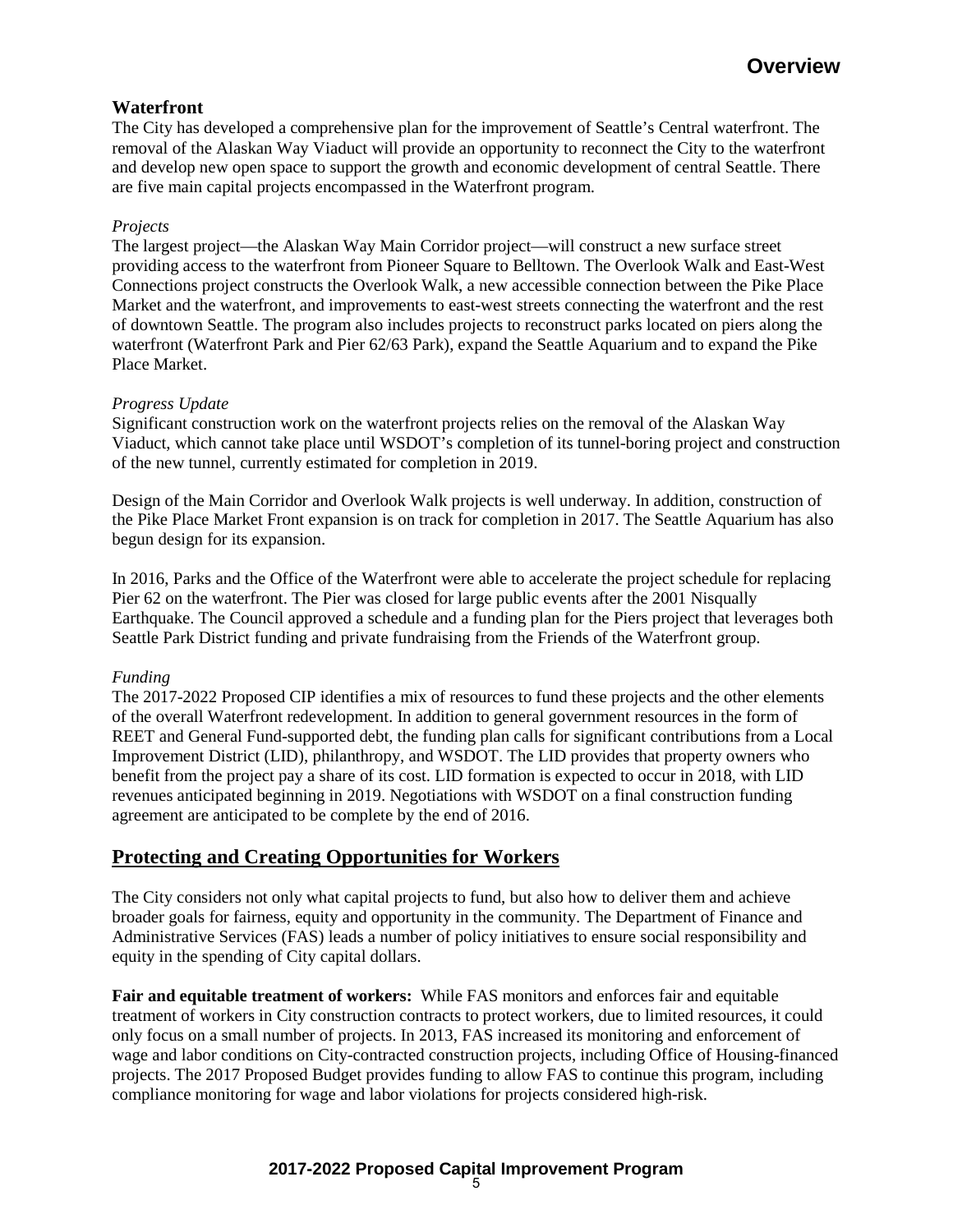**Reduce barriers to construction jobs:** The City's own spending on major capital investments can help drive employment within the local economy. Construction jobs and related positions offer living-wage jobs that can support individuals and families. The 2017-2018 Proposed Budget maintains additional funding added in the 2016 Adopted Budget for contracts with pre-apprenticeship and training partners in support of the "Priority Hire" program. The program provides opportunities for City residents to work on City-funded capital projects. For major capital projects, City contractors enter into Community Workforce Agreements that are intended to increase employment for women, people of color and those living in economically distressed areas of the City.

**Women and Minority Owned Business (WMBE):** The City continues to successfully address contracting equity for minority- and women- owned businesses. In 2011, FAS implemented a Citywide requirement on all public work bids and contracts above \$300,000 called the " Public Works WMBE Inclusion Plan" that continues to effectively encourage and enforce commitments by contractors to use WMBE firms. In 2014, FAS launched prompt pay initiatives which our WMBE firms report as very significant and meaningful for their business cash flow.

# **2017-2022 Proposed Capital Improvement Program Summary**

The 2017-2022 Proposed CIP totals \$6.6 billion for six years and includes approximately 471 projects. Approximately \$4.1 billion of the six-year total, or 62%, are utility projects managed by Seattle City Light (SCL) and Seattle Public Utilities (SPU), and mostly funded by utility rates. The Seattle Department of Transportation's (SDOT) CIP totals \$1.57 billion (24%) over the six-year period, while the remaining departments (Parks and Recreation, Finance and Administrative Services, Seattle Center, Seattle Public Library, and Department of Information Technology) account for approximately \$948 million, or 14%, of the six-year CIP.

|                                | 2016           | 2017            | 2018             | 2019-2022        | 2017-22      |
|--------------------------------|----------------|-----------------|------------------|------------------|--------------|
| <b>Department</b>              | <b>Adopted</b> | <b>Proposed</b> | <b>Estimated</b> | <b>Estimated</b> | <b>Total</b> |
| Finance and Admin Services     | 74,270         | 67,890          | 46,265           | 56,298           | 170,454      |
| <b>Information Technology</b>  | 11,913         | 42,336          | 43,754           | 139,763          | 225,853      |
| Parks and Recreation           | 54,566         | 75,578          | 83,842           | 328,833          | 488,253      |
| <b>Seattle Center</b>          | 6,969          | 13,073          | 7,340            | 26,748           | 47,161       |
| Seattle Public Library         | 4,527          | 5,557           | 4,322            | 6,242            | 16,121       |
| Seattle Dept of Transportation | 291,451        | 226,976         | 345,557          | 993,246          | 1,565,779    |
| Subtotal                       | 443,696        | 431,410         | 531,080          | 1,551,130        | 2,513,621    |
| <b>City-owned Utilities</b>    |                |                 |                  |                  |              |
| Seattle City Light             | 413,727        | 410,173         | 385,227          | 1,578,771        | 2,374,171    |
| SPU - Drainage & Wastewater    | 117,172        | 125,910         | 158,106          | 747,850          | 1,031,866    |
| SPU - Solid Waste              | 32,129         | 11,146          | 22,137           | 23,759           | 57,041       |
| SPU - Technology Projects      | 33,346         | 28,783          | 16,322           | 39,950           | 85,055       |
| SPU - Water                    | 59,521         | 88,591          | 101,721          | 329,670          | 519,982      |
| <b>Subtotal</b>                | 655,895        | 664,603         | 683,512          | 2,719,999        | 4,068,115    |
| <b>City Total</b>              | 1,099,591      | 1,096,013       | 1,214,593        | 4,271,129        | 6,581,735    |

## **2017-2022 Proposed CIP by Department (000s)**

Note: 2016 Adopted totals are based on the 2016-2021 Adopted CIP. Not all funds above are appropriated; see the 2017-2018 Proposed Budget for a list of capital appropriations by department.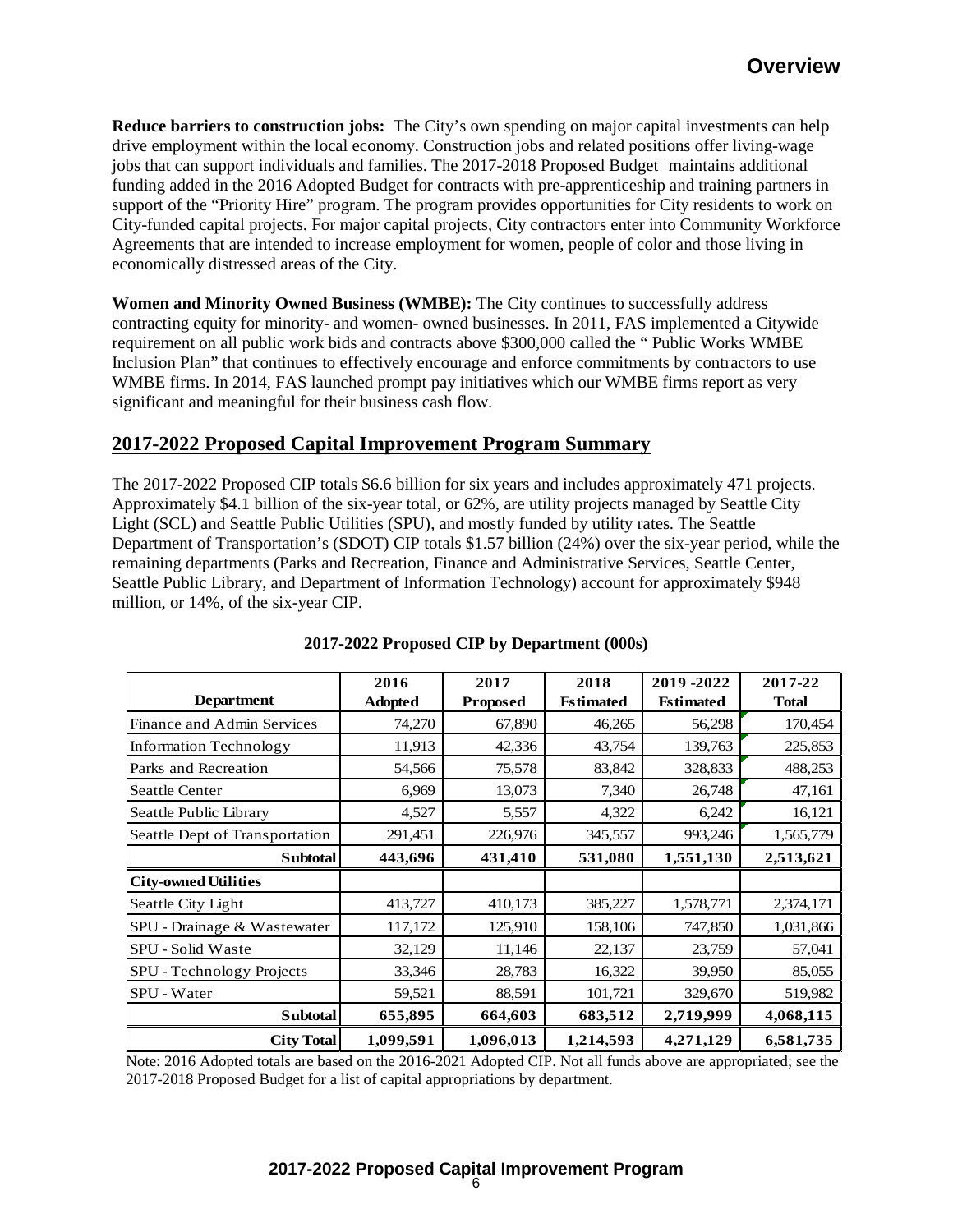

# **2017 Proposed CIP by Department - \$ 1,096 Million**

The table below identifies funding sources for the 2017-2022 Proposed CIP by Revenue Source Group

|                             | 2016           | 2017            | 2018             |
|-----------------------------|----------------|-----------------|------------------|
| <b>Revenue Source Group</b> | <b>Adopted</b> | <b>Proposed</b> | <b>Estimated</b> |
| Federal Funds               | 8,383          | 6,821           | 60,747           |
| King County Funding         | 4,373          | 3,228           | 3,185            |
| Other City Funds            | 64,934         | 87,024          | 60,420           |
| Other Local Government      | 97             | 901             | 3,035            |
| Private Funding             | 17,703         | 1,610           | 5,851            |
| <b>State Funding</b>        | 20,867         | 31,370          | 21,889           |
| To Be Determined            |                |                 | 87,559           |
| <b>Utility Funding</b>      | 659,487        | 669,866         | 695,933          |
| Real Estate Excise Tax      | 56,708         | 80,521          | 69,294           |
| <b>Bond Financed</b>        | 109,690        | 96,779          | 53,534           |
| Voter-approved Funds        |                |                 |                  |
| (Seattle and King Co.)      | 157,347        | 117,894         | 153,145          |
| <b>Grand Total</b>          | 1,099,591      | 1,096,013       | 1,214,593        |

**2017-2022 Proposed CIP Revenues (000s)**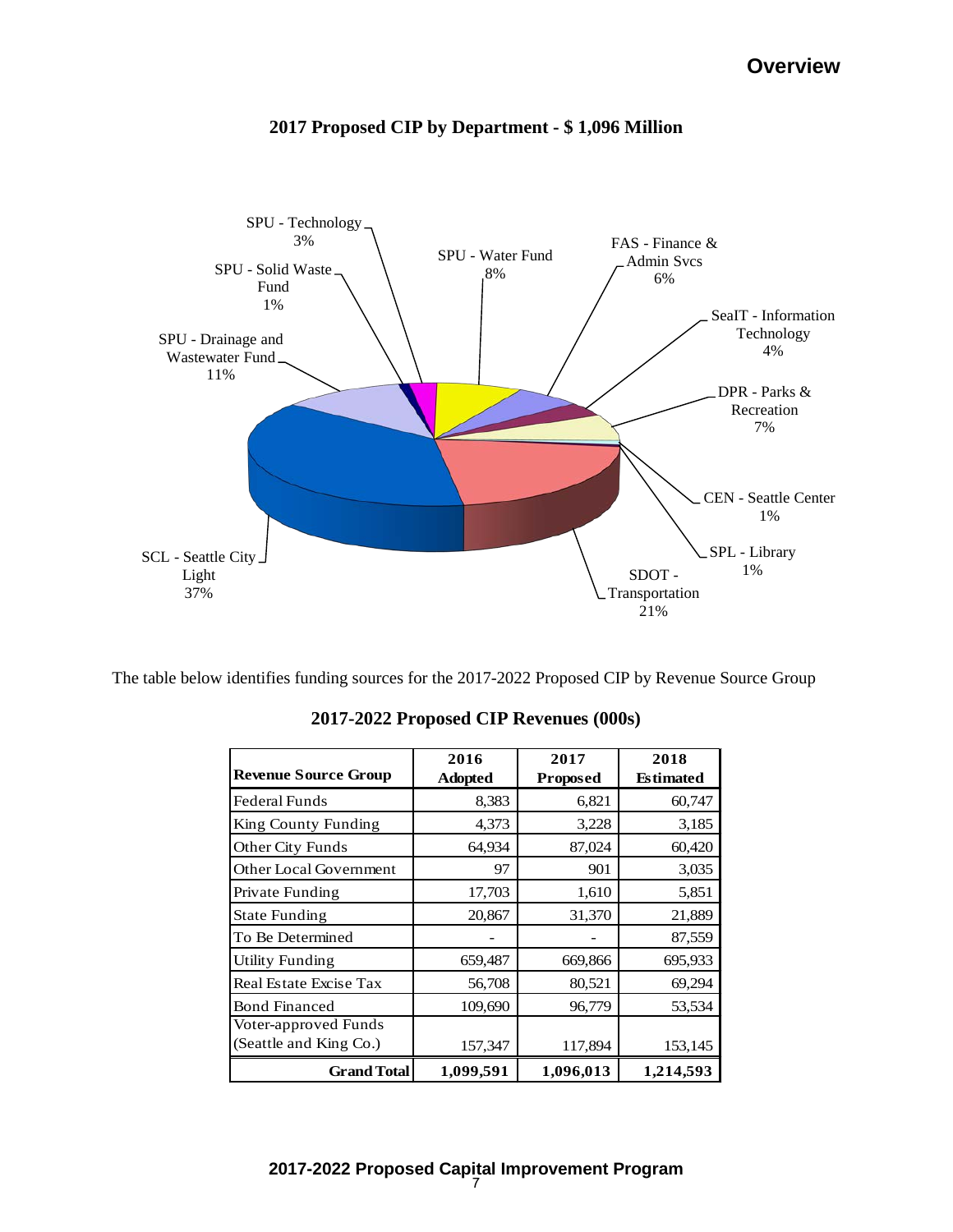

# **2017 Proposed CIP by Revenue Source - \$ 1,096 Million**

### **Asset Preservation**

A 2002 Asset Preservation Study found that, despite achieving targets recommended by the 1994 Citizens' Capital Investment Committee, the City still lagged behind industry-recommended levels of investment in asset preservation. The four general government departments involved in the study (Finance and Administrative Services, Library, Parks and Recreation, and Seattle Center) are responsible for about of 6.9 million square feet of building space, 2.6 million square feet of parking space, and 240 million square feet of grounds (primarily green space) and work yards. These assets have a replacement value of approximately \$5 billion. Assuming an annual asset preservation funding target of 1.0% of the replacement value for buildings and 0.5% of the replacement value for other assets, the City should be investing about \$50 million (2013 dollars) per year in asset preservation. These percentage targets are consistent with those used by other jurisdictions that were polled as part of this study's review of best practices.

In 2017, the City will spend \$50 million from the Cumulative Reserve Subfund (CRS) and \$86 million overall on asset preservation of general government infrastructure in parks, libraries, civic buildings, and on the Seattle Center campus. Space rent charges continue to fund projects in the Department of Finance and Administrative Services as recommended by the 2002 Asset Preservation Study. The Department of Transportation will spend an additional \$106 million on asset preservation for infrastructure in 2017.

## **Cumulative Reserve Subfund**

The Cumulative Reserve Subfund (CRS) is a significant source of ongoing local funding to support capital projects in general government departments. This subfund is a reserve fund authorized under state law and is used primarily for maintenance and development of City capital facilities. Real Estate Excise Taxes (REET) supports the majority of CRS spending.

The table below shows department allocations from CRS along with other special programs, including debt service payments, support for the Design Commission, Artwork Conservation and the City's Tenant Relocation Assistance Program. Further explanations of these special programs can be found in the 2017- 2018 Proposed Budget.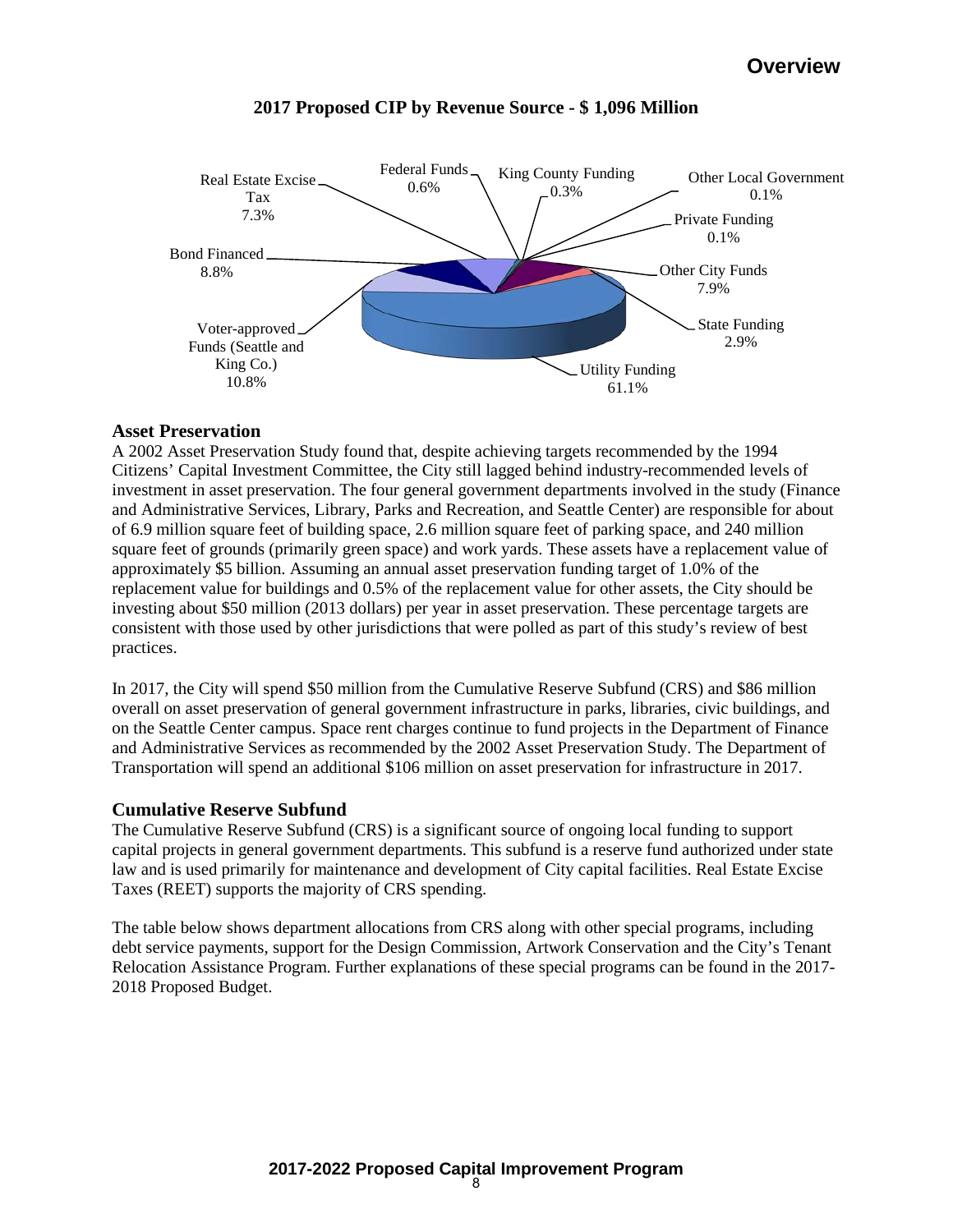|                            | 2017            | 2018            |
|----------------------------|-----------------|-----------------|
| <b>Department</b>          | <b>Proposed</b> | <b>Proposed</b> |
| <b>Seattle Center</b>      | 7,217           | 6,268           |
| Seattle Department of      |                 |                 |
| Transportation             | 1,884           | 550             |
| Seattle Public Library     | 26,500          | 5,000           |
| Department of Parks and    |                 |                 |
| Recreation                 | 34,142          | 37,575          |
| Finance & Administrative   |                 |                 |
| Services                   | 24,943          | 29,760          |
| Cumulative Reserve Subfund |                 |                 |
| Direct Spending            | 1,414           | 1,440           |
| <b>Total</b>               | 96,100          | 80,593          |

# **CRS Appropriations by Department (000s)**

# **Neighborhood Projects**

### **Support for Neighborhoods and Neighborhood Plan Projects**

The 2017-2022 Proposed CIP contains more than 79 projects, totaling approximately \$224 million, in support of neighborhood plans in 2017. The plans, created with input from 20,000 citizens and approved by the City Council, identify actions desired to ensure the City's neighborhoods continue to thrive and improve as Seattle grows over the next 20 years, as well as meet commitments under the State's Growth Management Act. Projects supporting neighborhood plan recommendations are found throughout the CIP and include parks, street and pedestrian improvements, libraries, community centers, drainage improvements, and pedestrian and safety lighting. When a project's location is included in a neighborhood plan's geographic parameters, the neighborhood plan is indicated. Funding for these projects comes from voter-approved levies, the Neighborhood Matching Subfund, the Cumulative Reserve Subfund, utility funds, Community Development Block Grant funds, and other public and private sources.

#### **Neighborhood Project Fund**

Beginning in 1999, the City set aside approximately \$1 million per year from the Cumulative Reserve Subfund (CRS) for major maintenance projects identified in neighborhood plans. The Mayor, as part of his commitment and investment in Neighborhoods, added an additional \$1 million of CRS resources for 2017. These neighborhood projects are identified and prioritized by the community, and selected for funding by the Department of Neighborhoods, SDOT, Parks, and the City Budget Office. The most recent selection process was completed in August 2016 and the complete list of projects can be found on the [Neighborhood Park and Street Fund](http://www.seattle.gov/neighborhoods/programs-and-services/neighborhood-park-and-street-fund) website. The Department of Parks and Recreation budget includes \$59,000 of CRS REET II funding and SDOT's budget includes \$1,941,000 of CRS REET II funding for these neighborhood projects. SDOT also contributes approximately \$300,000 of additional resources to supplement the available resources. Funding for these projects is included in SDOT project TC365770 (NPSF Neighborhood Parks Street Fund) and Parks project K732376 (Neighborhood Capital Program).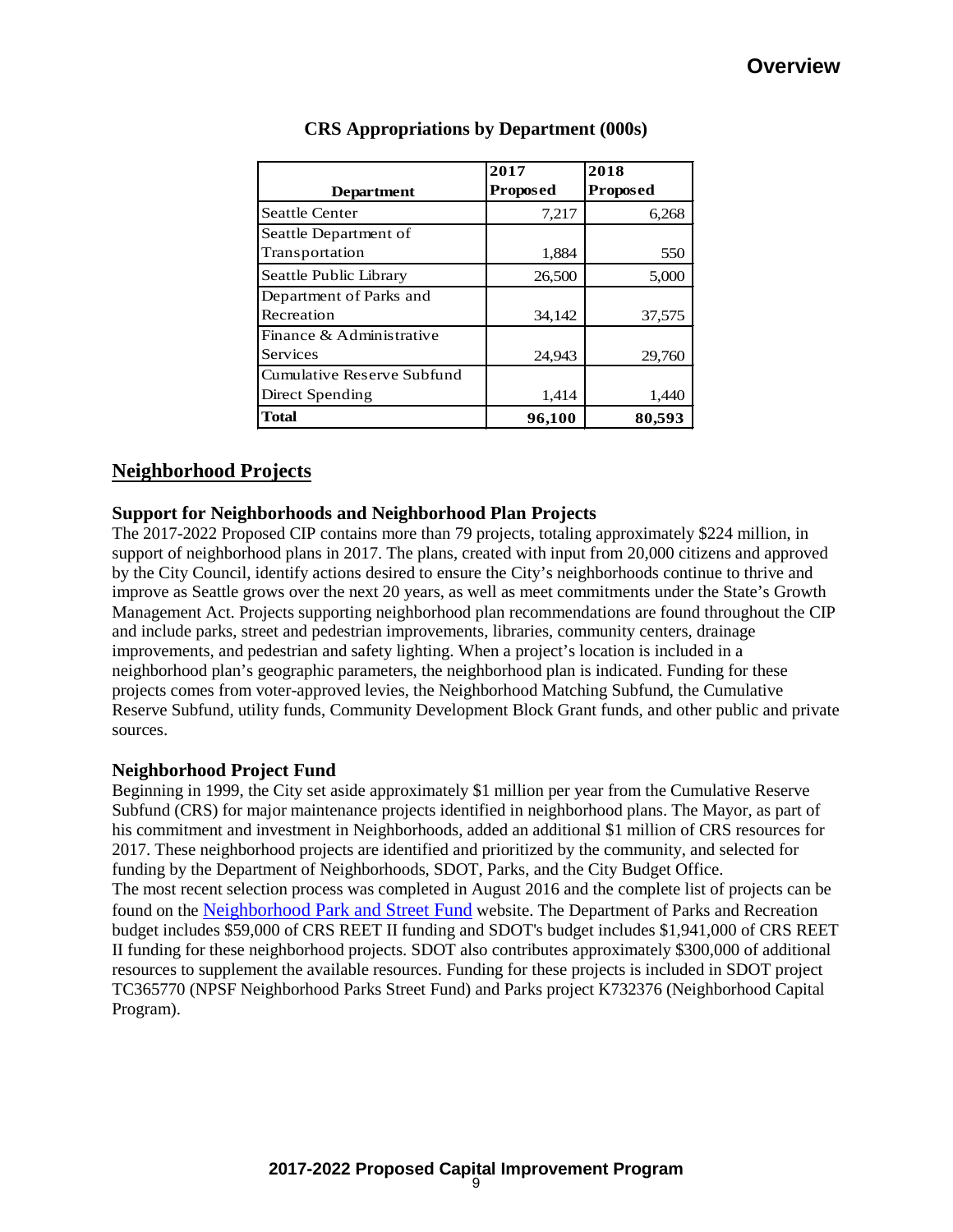# **Neighborhood Matching Subfund**

The 2017-2018 Proposed Budget maintains funding to [Neighborhood Matching Subfund](http://www.seattle.gov/neighborhoods/programs-and-services/neighborhood-matching-fund) (NMF) grant programs. A number of CIP projects, particularly in the Department of Parks and Recreation, include funding from NMF.

The City created the NMF in 1988 to provide funding to Seattle neighborhood groups and organizations for a broad array of neighborhood-initiated improvement, organizing, or planning projects. Many of these projects also support citywide initiatives such as Race and Social Justice, Youth Violence Prevention, Environment and Sustainability, and Neighborhood Planning. Awards range from a few thousand dollars up to \$100,000, and NMF funds can cover all phases of a capital project except property acquisition. The NMF program requires a 1:1 match for capital projects, which means all awards leverage other private and public contributions. Matches consist of volunteer labor, donated materials, professional services, or money. The Department of Neighborhoods administers the granting process.

# **Art and Design Funding for City Capital Projects**

### **1% for Art Program**

The 1% for Art program, established by Seattle Municipal Code Chapter 20.32, requires the City deposit 1% of eligible CIP project budgets in the Municipal Arts Fund for the commission, purchase and installation of artworks throughout Seattle. The Office of Arts and Culture (Arts) manages the 1% for Art program and the Municipal Art Fund. Arts establishes the scope of work and budgets for new art projects and describes the status of ongoing public art projects in an annual [Municipal Art Plan \(MAP\).](http://www.seattle.gov/arts/publicart/municipal_art_plan.asp) 

Municipal Art Fund revenues from the 1% for Art program can fluctuate significantly from year-to-year depending on changes in City capital investments. In 2017, the Municipal Art Fund is expected to receive approximately \$3.97 million from capital departments for the 1% for Art program, as described below.

|                                 | 2017            |
|---------------------------------|-----------------|
| 1% for Art Revenues             | <b>Proposed</b> |
| City Light                      | \$1,440,960     |
| <b>Seattle Public Utilities</b> | \$873,000       |
| Finance & Admin. Services       | \$605,000       |
| <b>Seattle Center</b>           | \$50,850        |
| Parks & Recreation              | \$92,380        |
| Transportation                  | \$909,899       |
| Total                           | \$3,972,089     |

In addition to the 1% for Art revenues identified above, Arts receives \$187,000 in 2017 from the Cumulative Reserve Subfund for repair of all sited and portable artworks.

# **Design Commission**

Established in 1968, the [Seattle Design Commission](http://www.seattle.gov/dpd/cityplanning/designcommission/) advises the Mayor, the City Council and appropriate City departments on design and environmental aspects of the City's CIP. Commission members are appointed by the Mayor for a renewable two-year term. Membership is comprised of two licensed architects, one professional fine artist, one appointee from the Get Engaged program, one lay member, and at least one and no more than two from each of the following categories, for a maximum total of five (professional urban planner, professional environmental or urban designer, landscape architect, and licensed professional engineer). The Design Commission is fully funded with funds from the Cumulative Reserve Subfund.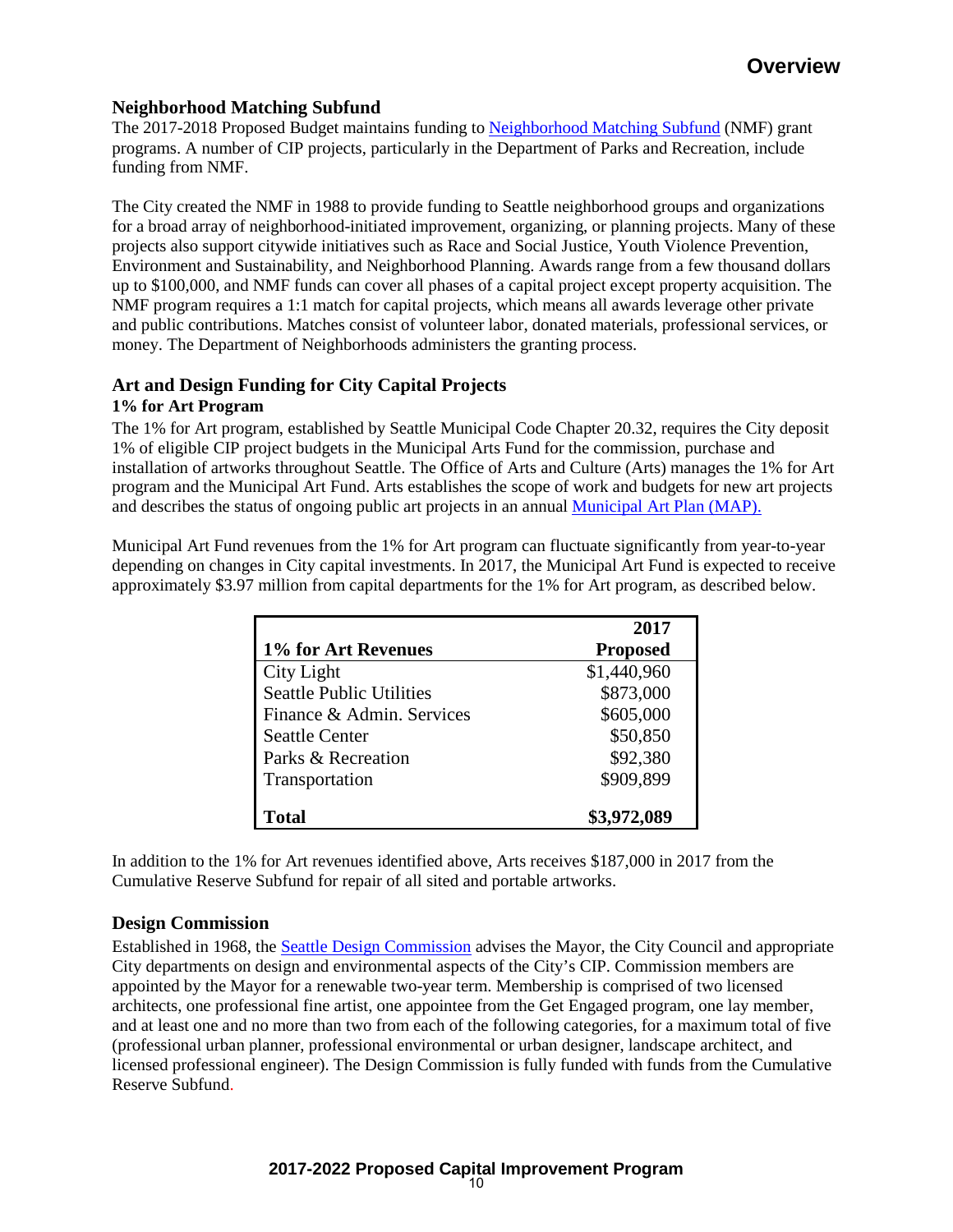Projects eligible for review include any on-or above-grade structure, including buildings and additions to buildings, bridges, park developments, street furniture, and all similar installations. The Commission reviews below-grade structures such as tunnels, arcades and underground passageways that are regularly visible to the public. Projects reviewed by the Commission must be financed in-whole or in-part with City funds, be on land belonging to the City, or be subject to approval by the City. Commission involvement in capital improvement projects begins as early in the planning process as possible, starting with participation in the consultant selection process and continuing through the many stages of project development. This includes project reviews at the scope briefing or pre-design stage, conceptual design, schematic design, design development, and sometimes construction documents stages.

# **Background of Capital Improvement Program Policy Drivers**

As described above, City investments in capital projects are guided by a set of key policies reflecting the City's values and priorities. These policies shape how the City takes care of buildings and infrastructure, invests in capital projects in areas that have accepted growth as envisioned in the City's Comprehensive Plan, preserves the City's historic buildings, supports sustainable building practices, and ensures that all members of the community have access to the economic opportunities capital projects create. The following section details some of these key policies.

## **Sustainable Building Policy**

In February 2000, the City Council adopted a Sustainable Building Policy for the City of Seattle [\(Resolution 30121\)](http://clerk.ci.seattle.wa.us/%7Escripts/nph-brs.exe?s1=&s3=30121&s2=&s4=&Sect4=AND&l=200&Sect2=THESON&Sect3=PLURON&Sect5=RESNY&Sect6=HITOFF&d=RESF&p=1&u=%2F%7Epublic%2Fresny.htm&r=1&f=G) which articulated the City's commitment to environmental, economic and social stewardship and set the expectation that new municipal facilities meet established green building standards. Specifically, it called for all new construction and major remodel projects over 5,000 square feet to achieve a LEED Silver rating. When adopted, this policy was the first of its kind in the nation and represented a groundbreaking approach to demonstrating City leadership and transforming the marketplace.

Since 2000, the green building community has experienced exceptional growth in expertise and capacity. Recognizing this change, in 2011 the Executive proposed an updated Sustainable Building Policy which the Council unanimously passed in October of 2011 [\(Resolution 31326\)](http://clerk.ci.seattle.wa.us/%7Escripts/nph-brs.exe?s1=&s3=31326&s2=&s4=&Sect4=AND&l=200&Sect2=THESON&Sect3=PLURON&Sect5=RESNY&Sect6=HITOFF&d=RESF&p=1&u=%2F%7Epublic%2Fresny.htm&r=1&f=G). The update represents a comprehensive approach that reflects advances in the green building industry, aligns the policy with the City's increased attention to climate change, addresses a greater range of project types, and ensures that Seattle continues to provide leadership that advances sustainable development in both the public and private sectors. The updated polices include the following requirements:

As a result of the 2011 Sustainable Buildings and Sites Policy now in place:

- For new construction, additions and major renovation projects 5,000 square feet or greater
	- o The minimum required green building rating is LEED Gold;
		- There are minimum requirements for energy and water efficiency, construction waste reductions, and bicycle amenities;
- For tenant improvement projects 5,000 square feet or greater, where the scope includes mechanical, electrical, and plumbing
	- o The minimum required green building rating is LEED Gold;
	- o There are minimum requirements for water efficiency and construction waste reductions;
- Completion of a Capital Green checklist is required for projects smaller than 5,000 square feet or those otherwise not eligible for a LEED rating;
- City departments are encouraged to test new approaches and standards, such as the Living Building Challenge and the Sustainable Sites Initiative;
- Annual reporting of performance under the policy is required by March  $31<sup>st</sup>$  of each year.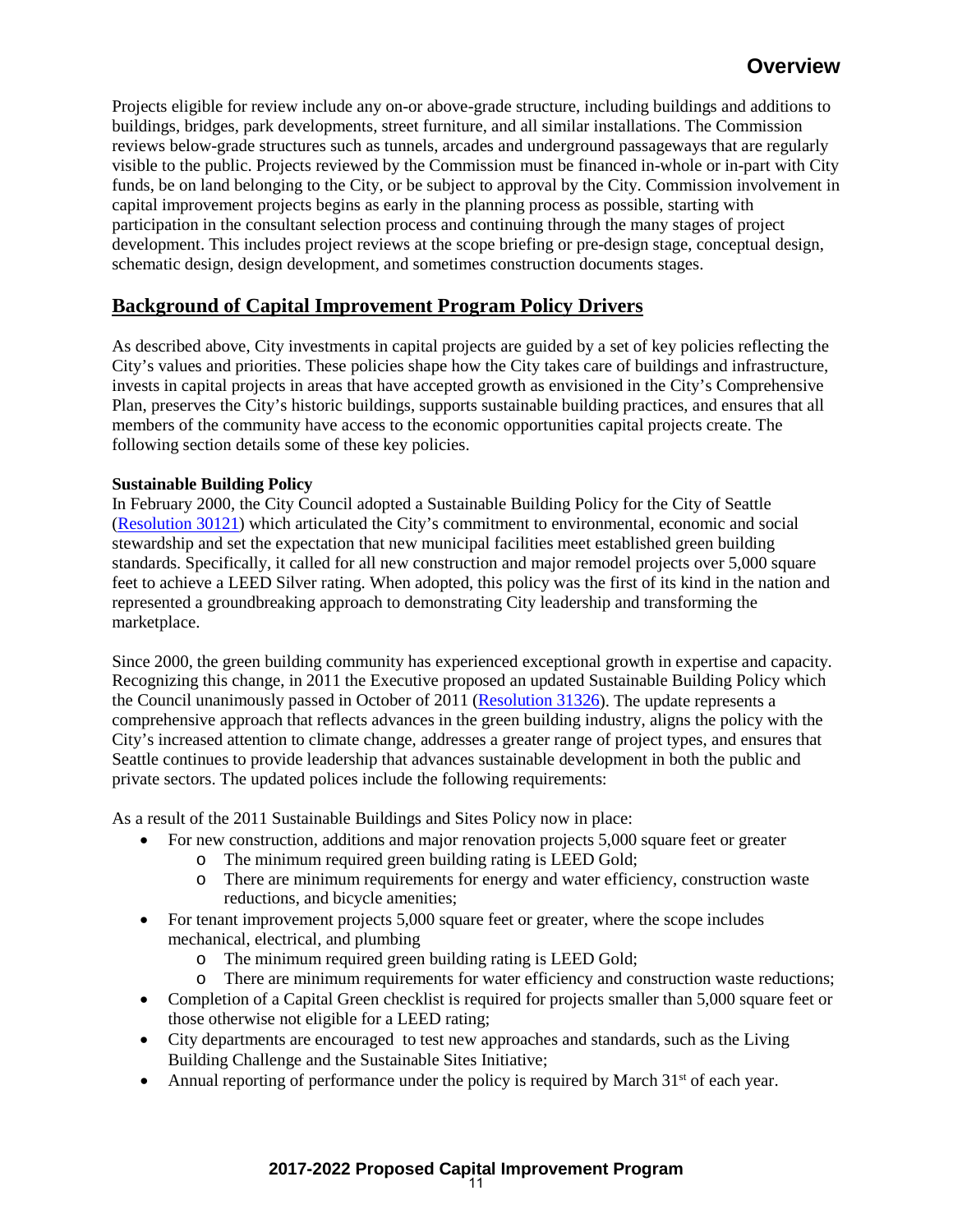Additionally, the resolution directs City departments to evaluate and improve existing standards and processes that relate to tenant improvements, leasing, and site management.

### **City of Seattle Comprehensive Plan**

The Comprehensive plan is a 20-year vision and roadmap for Seattle's future. The plan guides City decisions on where to build new jobs and houses, how to improve our transportation system, and where to make capital investments such as utilities, sidewalks, and libraries. The Plan is the framework for most of Seattle's big-picture decisions on how to grow while preserving and improving our neighborhoods. The Office of Planning and Community Development (OPCD) sent the Mayor's proposed update of the City's Comprehensive Plan ["Seattle 2035"](http://2035.seattle.gov/) to the City Council in May of 2016. Council is expected to complete their review and vote to approve the Comprehensive Plan in late 2016.

The Comprehensive Plan helped inform the development of the 2017-2022 Proposed CIP as departments have taken special note of capital projects in neighborhoods targeted for substantial growth in the future or that have received substantial growth in the last few years. This effort is intended to make sure areas receiving growth have the appropriate physical infrastructure to accommodate such growth, while balancing the major maintenance of existing facilities, such as power distribution systems, pipes, community centers, swimming pools, libraries, and streets that are located throughout the City, not just in targeted growth areas

### **Federal and State Regulatory Requirements**

The City's utilities have several facility projects in their Capital Improvement Programs to meet federal and state regulatory requirements. The City of Seattle must abide by the City's two National Pollutant Discharge Elimination System (NPDES) permits, one for storm water and one for combined sewer system. The City is required, for example, to invest hundreds of millions of dollars in the combined sewer/storm water system over the next several years to control the number of combined sewer overflows (CSOs) into receiving bodies of water, including Lake Washington and Puget Sound. City Council recently approved a CSO Consent Decree with the Environmental Protection Agency (EPA) and the Department of Ecology (DOE). This Consent Decree outlines how the City will become compliant with EPA and DOE regulatory requirements regarding sewage releases from the city conveyance system.

City Light operates its hydroelectric dams and powerhouses under licenses from the Federal Energy Regulatory Commission. Licenses include Settlement Agreements that require City Light to perform mitigation and public benefit activities. City Light is currently completing Skagit Mitigation; is well under way with Boundary Relicensing; and is planning to start Skagit Relicensing in 2019. To meet North American Electric Reliability Corporation (NERC) security standards, City Light is proposing substation and hydro facility improvements such as access cards, fencing, camera coverage, and vehicle and pedestrian gates.

City Light also complies with a wide range of permitting requirements and environmental regulations. Current examples include wetlands mitigation in the Technical Training Center project, mitigation of soil contamination at the Denny Substation site, and ongoing environmental mitigation in the Endangered Species Act project. Street-use permits and regulations are a major part of City Light projects that expand and repair the electric distribution system.

#### **Endangered Species Compliance**

The Cedar River Watershed Habitat Conservation Plan (HCP) is a 50-year, ecosystem-based plan that was prepared to address the declining populations of salmon, steelhead and other species of fish and wildlife in the Cedar River basin. The HCP was prepared under the Endangered Species Act and is designed both to provide certainty for the City of Seattle's drinking water supply and to protect and restore habitats of 83 species of fish and wildlife that may be affected by the City of Seattle's water supply